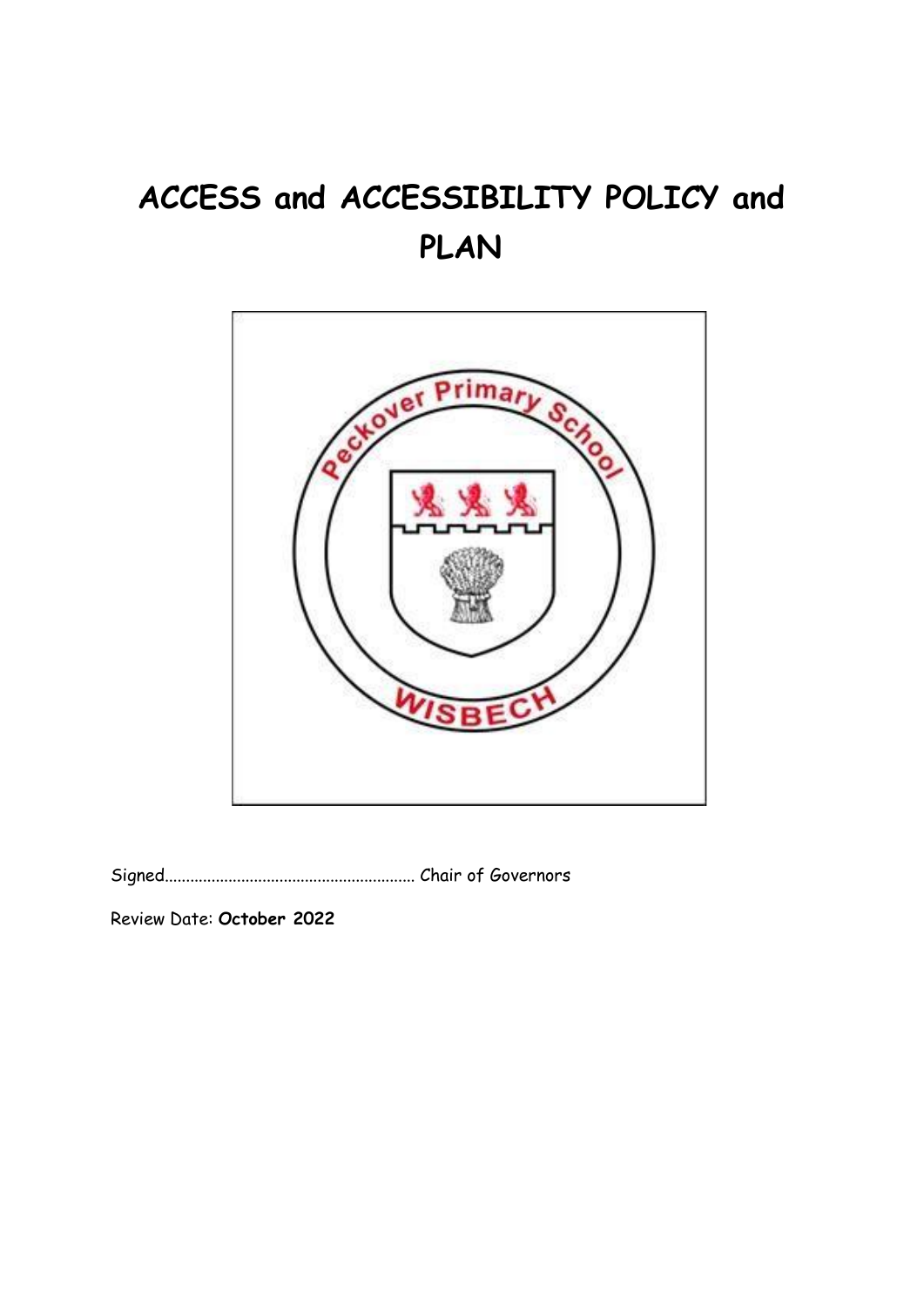#### **Vision Statement**

At Peckover Primary School we believe that everyone has the right to be happy, safe and respected in a friendly, stimulating environment.

We promote high standards of teaching and learning with clear expectations of courtesy and behaviour.

We value individuality and encourage all to achieve their full potential.

Through working together and open communication, we strive to prepare children to succeed in society.

## **Introduction and Aims of Policy**

At Peckover Primary School we believe in equal opportunities and promoting a truly inclusive environment for all children regardless of race, ethnic group, gender, ability or disability. We endeavour to offer a fully inclusive education to every child in our care.

In order to do this we pay attention to 3 principles of inclusion:

- (a) We set suitable learning challenges.
- (b) We respond to pupils' diverse learning needs.
- (c) We aim to overcome potential barriers to learning.

The children at Peckover are taught to help one another and respect each other's differences.

#### **Disability Discrimination**

The Disability Discrimination Act which came into force in September 2002 established a duty on schools not to treat disabled pupils less favourably and to avoid putting disabled pupils at a disadvantage.

"A person is deemed to be disabled if s/he has a physical or mental disability which has an effect on her/his ability to carry out day to day activities".

The SEN & Disability Act makes it unlawful to discriminate without justification against disabled pupils and prospective pupils in all aspects of school life.

The school's duties not to discriminate are: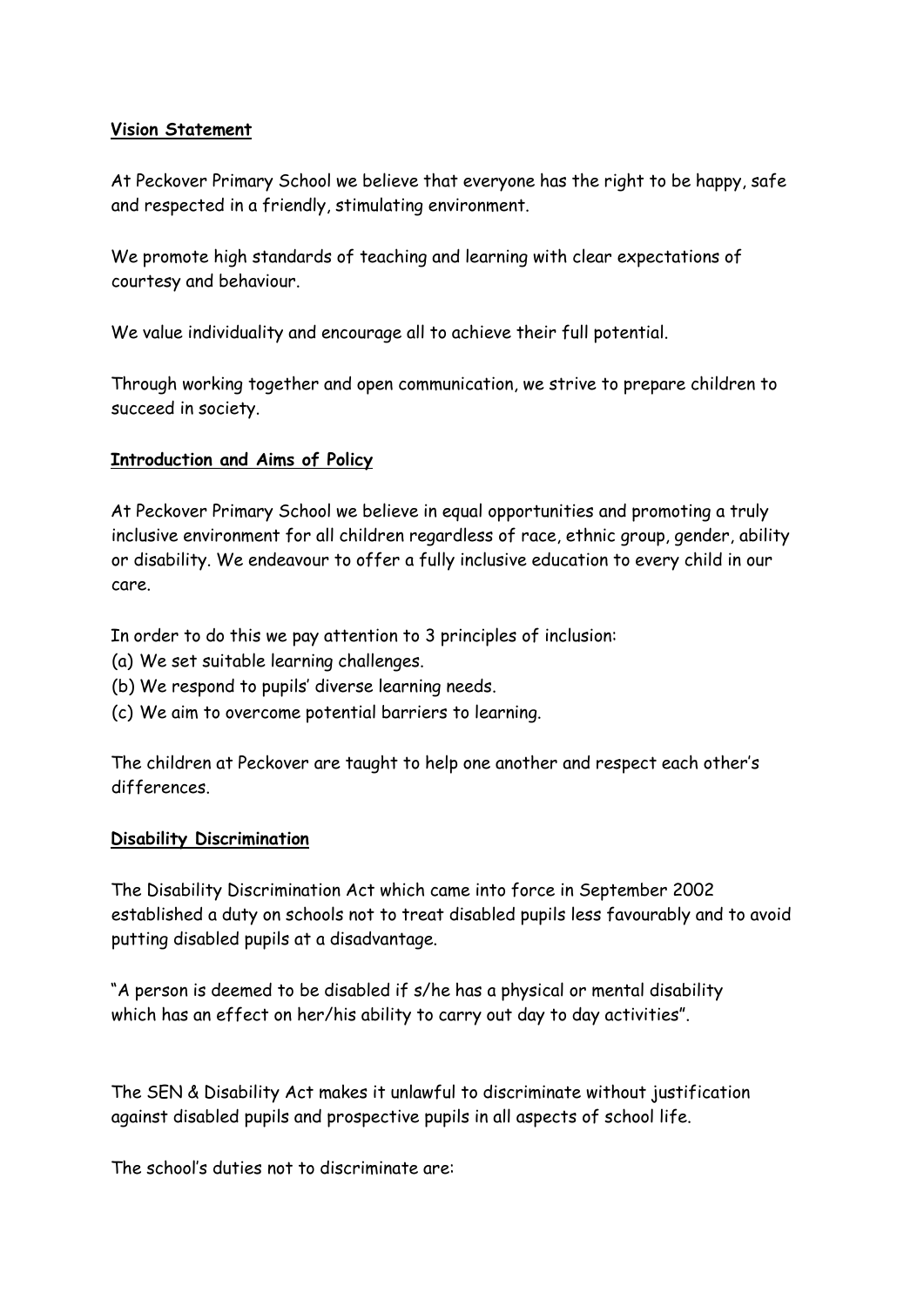- in relation to admissions
- in relation to education and associated services (all aspects of school life)
- by excluding a pupil

Discrimination is a failure to make reasonable adjustments (this must be anticipatory). **Key Principles** 

- 1. To develop policies and practices to include all pupils.
- 2. To provide ongoing effective training for all staff to support pupils with SEN.
- 3. To pay high regard to the views of parents and children.
- 4. To remove barriers to learning and participation.
- 5. To provide an appropriate education which affords all pupils the opportunity to achieve their potential.
- 6. To be flexible about inclusion and work closely with colleagues in special schools.
- 7. To work with outside agencies.
- 8. To resource inclusion adequately

## **Inclusion**

At Peckover we ensure that there is:

- An inclusive ethos
- A broad and balanced curriculum for all pupils
- Systems for early identification of barriers to learning and participation High expectations and suitable targets for all children

#### **Promoting Inclusion**

At Peckover we aim to promote inclusion by ensuring that:

- All lessons are accessible to children, including those who have learning difficulties, physical disabilities or sensory impairments.
- Children are treated with respect, valued equally and not compared to each other
- Children have some say over how the school is run via the School Council
- Bullying is stopped and bullies helped to change
- School invests into pastoral care with dedicated staff to support the emotional and well-being needs of pupils.
- There is often help instead of punishment for those having trouble coping with school - Children learn about each others lives, especially different nationalities, races and religions, or what it is like to be disabled.
- A wide range of festivals are celebrated children and their families learn that there is 'no one way to be' – all ways are acceptable and valued
- There is an acceptance of difference and recognition that we all have strengths in different areas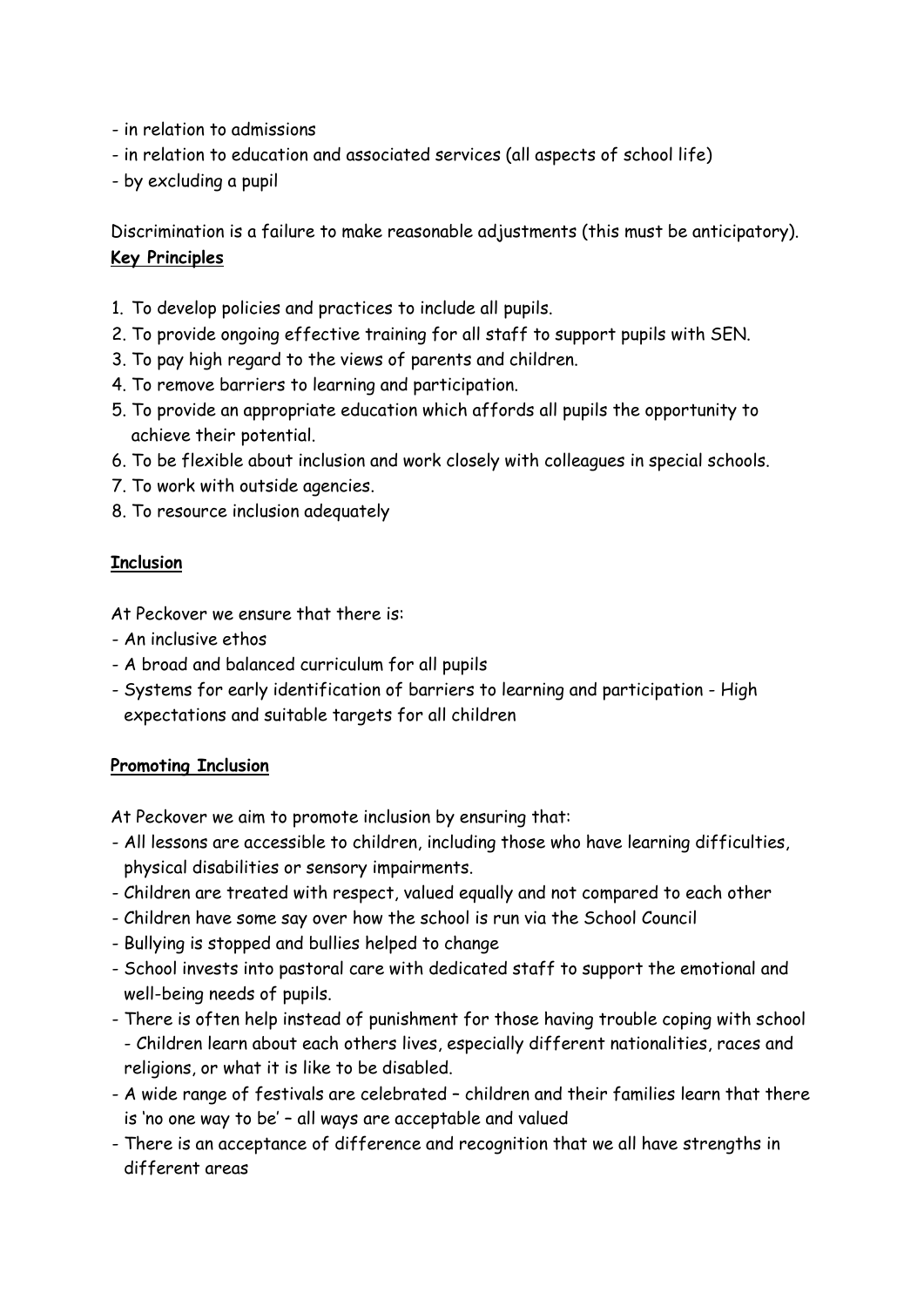- There are plenty of opportunities to be creative through play, music, art and drama Parents and grandparents are welcome and families are given as much support as possible if they need it.
- We endeavour whenever possible to avoid permanent exclusions

# **Areas in which we need to be alert for inclusion are:**

- Preparing for entry to school and transfer to secondary school
- The curriculum
- Teaching and learning
- Classroom organisation
- Timetabling and the deployment of TAs
- Grouping of pupils
- Homework
- Access to school facilities
- Activities to supplement the curriculum
- School sports
- School policies
- Break and lunchtime
- The serving of school meals
- Interaction with peers
- Assessment arrangements
- School discipline and sanctions
- Exclusion procedures
- Extra-curricular clubs and activities
- School trips
- Healthy Eating Programme
- Access to information
- How the school deals with emergency procedures

#### **Children at risk of not being included are:**

- (1) Children with Special Educational Needs or Moderate Learning Difficulties.
- (2) Children with disabilities or physical impairments.
- (3) Children for whom English is an Additional Language or from an ethnic minority background.
- (4) Children in Care or Looked After Children.
- (5) Young Carers.
- (6) Gifted and Talented Children.
- (7) Children with medical conditions.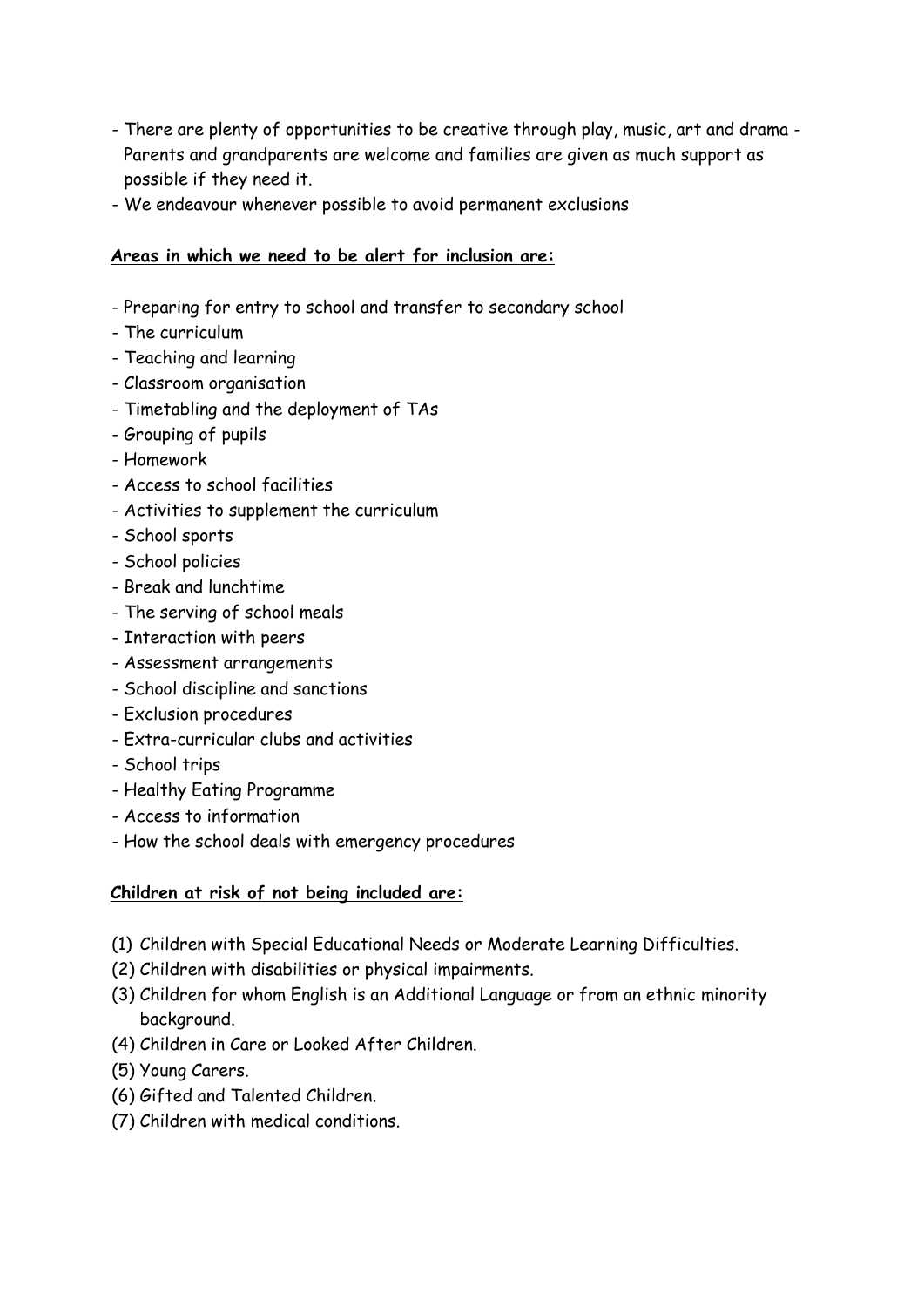# **Methods of ensuring that children are not disadvantaged**

- 1. Early identification of children, as specified in our SEND Policy.
- 2.Regular monitoring of children's progress by the SENDCO, SLT and Class Teachers. 3. Provision of a Learning Support Assistant, carefully 'matched' to suit the needs of the child.
- 4. Appropriate training for key staff to ensure that they are fully informed and equipped to help the child.
- 5. Careful consideration of timetabling, classroom allocation and layout e.g. for wheelchair users, or children who need to use the toilet frequently.
- 6. Appropriate noise reduction measures or enhancement aids for children with hearing impairments
- 7. Clear visual signs e.g. a pictorial timetable for children with sight impairments or moderate learning difficulties.
- 8. Ramps and handrails to ease mobility.
- 9. Careful planning of school trips and off-site activities to ensure they are accessible for all pupils.

10. Keeping parents and carers informed about the child's successes and difficulties. For children with poor communication skills it is essential that the Home/School Book is filled in on a daily basis.

- 11. Keeping staff informed via staff meetings, SEN reviews, staff Notice Board regarding the specific needs of children, including medical problems e.g. asthma, nut allergies, diabetes.
- 12. Discussing appropriate behaviour management techniques for children with emotional or behavioural difficulties and being consistent in the use of strategies.
- 13. Being sensitive to racial, ethnic and religious pressures on individuals or groups of children.
- 14. Encouraging representatives from different cultures to be involved in the life of the school e.g. being part of the Governing Body, Friends Association, etc
- 15. Ensuring that the curriculum (both overt and hidden) counters stereo typing and promotes equality of opportunities.
- 16. Working with outside agencies and professionals to gain the best advice and support for children.
- 17. Looking carefully at the process used in teaching activities in order to raise pupils' self-esteem and create a happy, caring environment.

# **Roles and Responsibilities**

- 1. Governors have a statutory responsibility:
- To maintain this policy and evaluate the impact on pupils, staff and parents. To offer information in the annual report for parents about arrangements for disabled pupils and pupils with SEND.